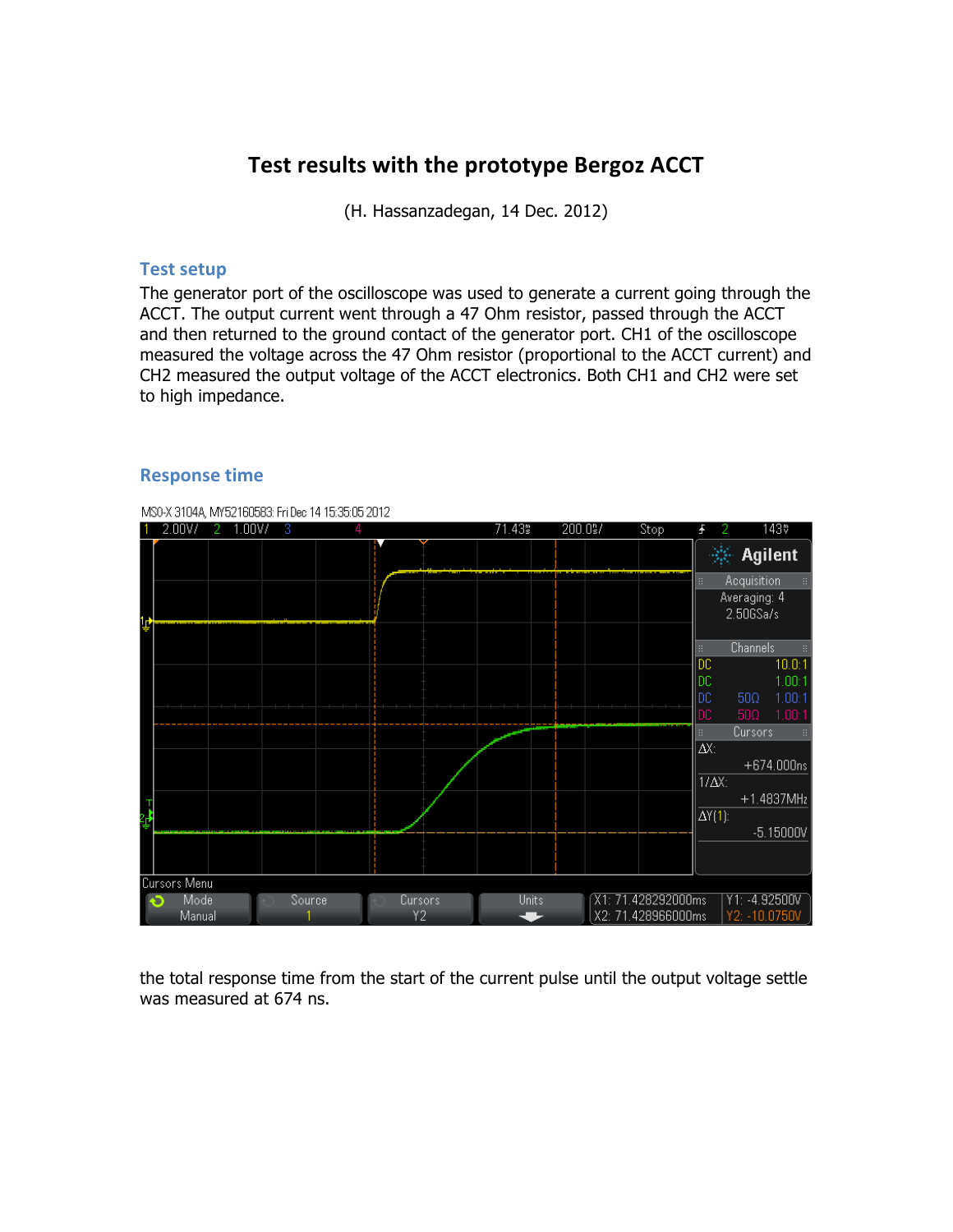### **Droop**

The ACCT droop for a 2.86 ms pulse was measured at 4.2%.



MS0-X 3104A, MY52160583: Fri Dec 14 16:09:48 2012

### **Linearity**

The ACCT was operated with +/-50 mA of input current generating an output voltage of +/- 5V (i.e. half of its dynamic range). The response looked good and no issues were seen with linearity.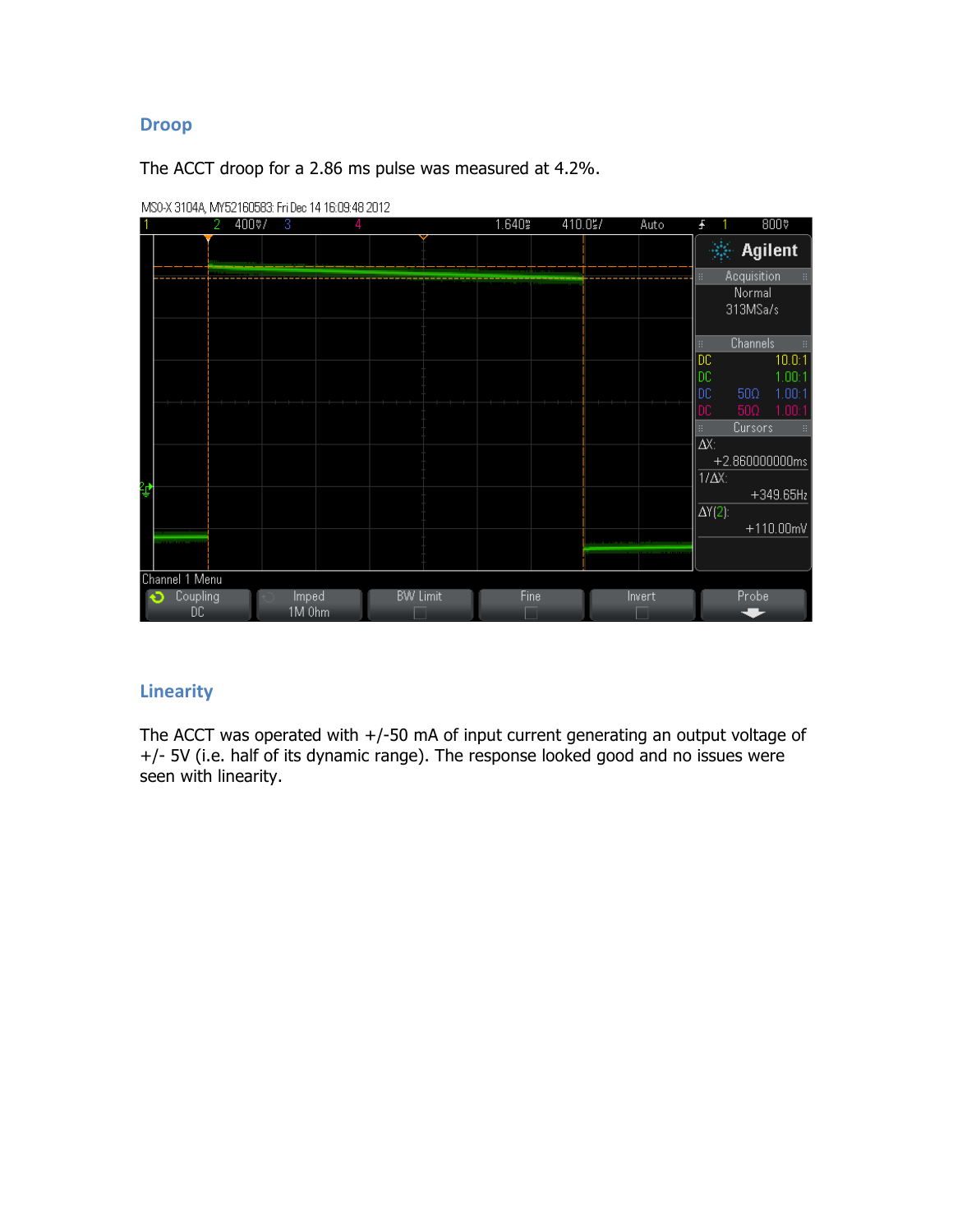

#### **Bandwidth**

The current waveform was set to sinusoidal with frequencies equal to 100 kHz, 1 MHz and 3 MHz. The output voltage with  $f=1$  MHz was 76% of the voltage with  $f=100$  kHz, which is consistent with the specifications (i.e. B.W.  $= 1$  MHz). With f=3 MHz, the output voltage was 18% in comparison with f=100 kHz.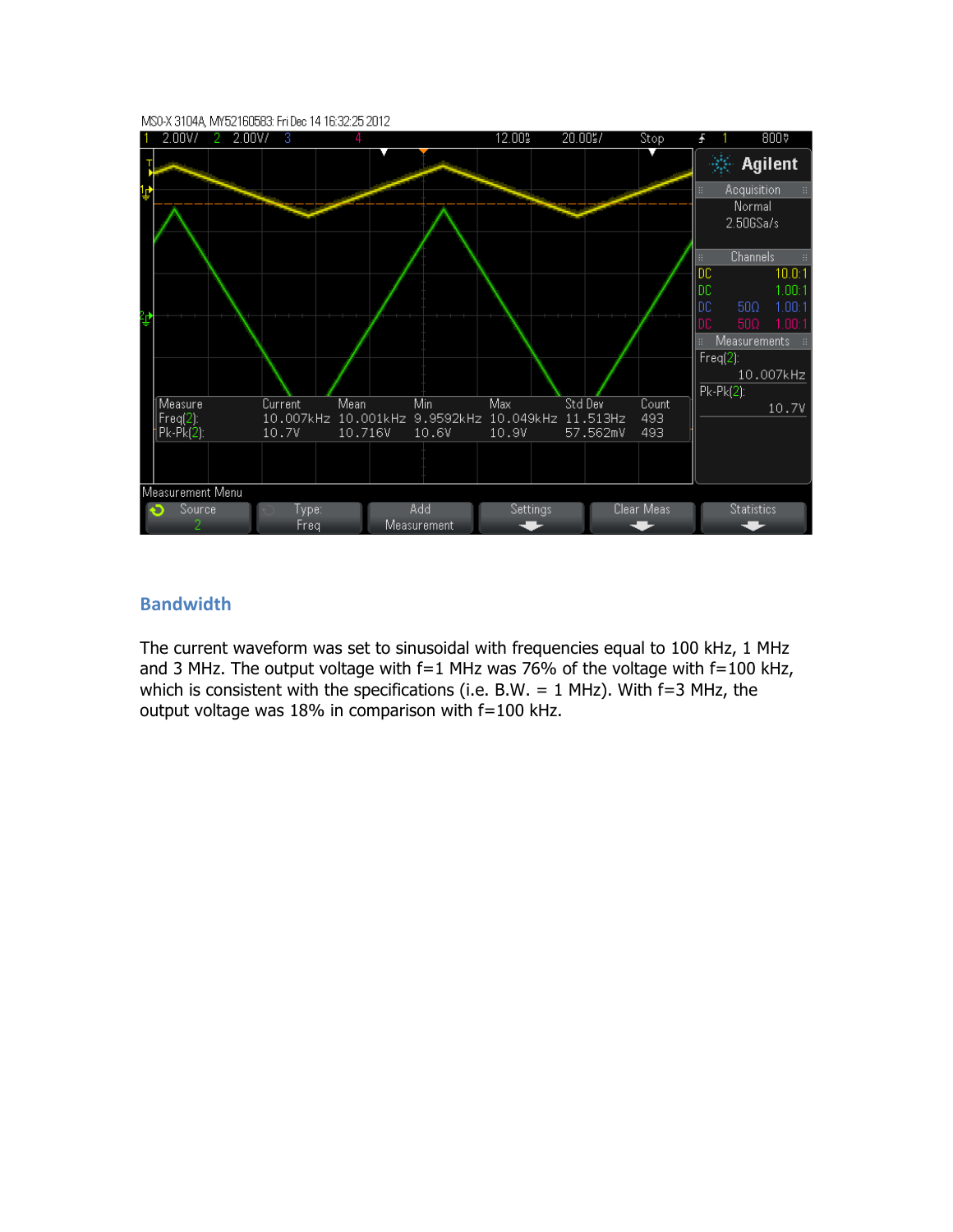



MS0-X 3104A, MY52160583: FriDec 14 16:19:52 2012

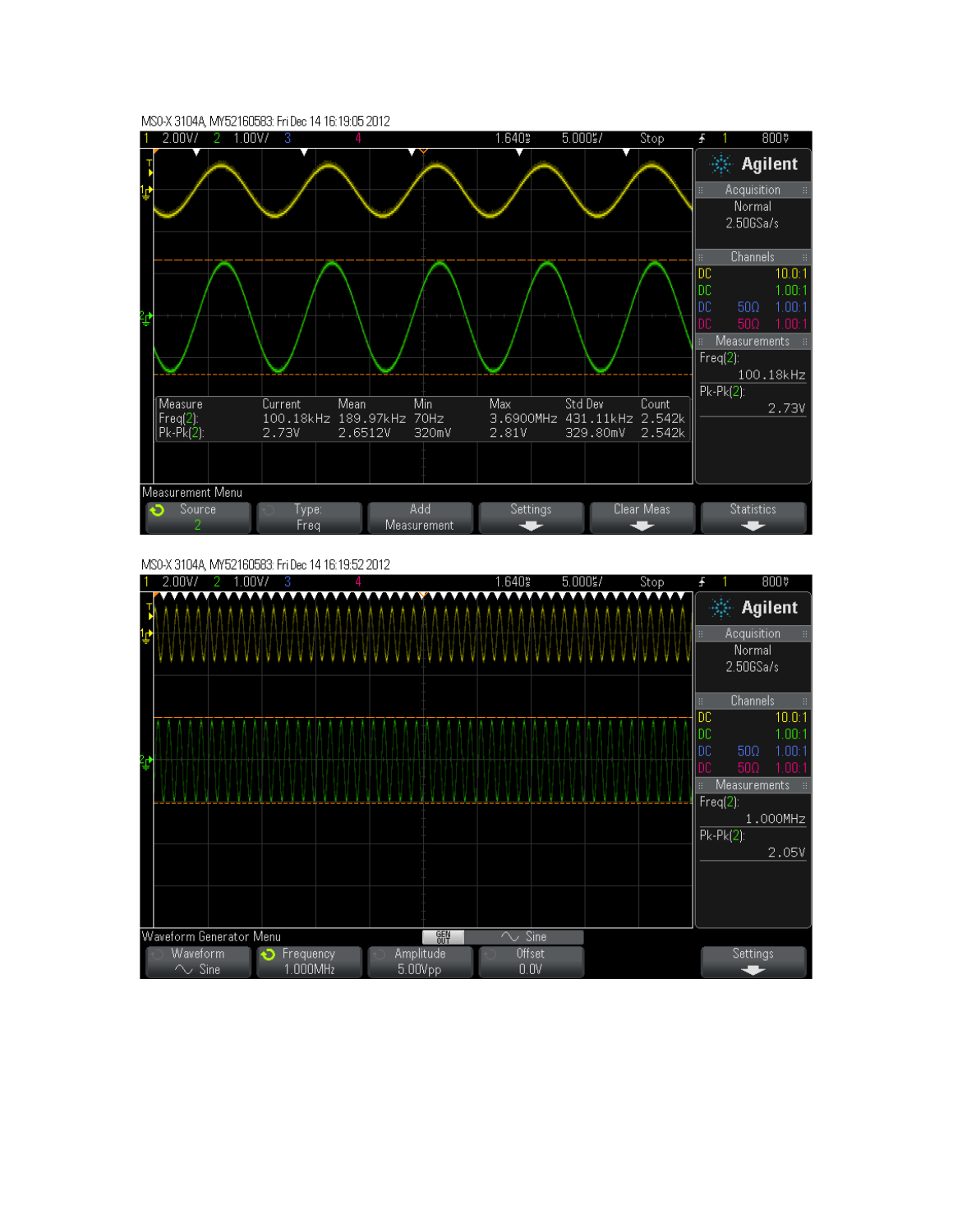#### MS0-X 3104A, MY52160583: FriDec 14 16:20:18 2012

|                                                  |  |  | 2.00V/ |  |  |  | 2 |  | 1.00V/ |  | 3 |                      |  |  | л |  |  |                |  |   |  |  |  | 1.640 |             |  | $5.000\frac{1}{5}$ / |                |  |  | Stop |  | Ŧ                 |                           |                                    | 800 <sub>*</sub> |                            |                |
|--------------------------------------------------|--|--|--------|--|--|--|---|--|--------|--|---|----------------------|--|--|---|--|--|----------------|--|---|--|--|--|-------|-------------|--|----------------------|----------------|--|--|------|--|-------------------|---------------------------|------------------------------------|------------------|----------------------------|----------------|
|                                                  |  |  |        |  |  |  |   |  |        |  |   |                      |  |  |   |  |  |                |  |   |  |  |  |       |             |  |                      |                |  |  |      |  |                   |                           | <b>Agilent</b>                     |                  |                            |                |
| 1₫                                               |  |  |        |  |  |  |   |  |        |  |   |                      |  |  |   |  |  |                |  |   |  |  |  |       |             |  |                      |                |  |  |      |  | B                 |                           | Acquisition<br>Normal<br>2.50GSa/s |                  |                            | $\mathbb{H}^+$ |
|                                                  |  |  |        |  |  |  |   |  |        |  |   |                      |  |  |   |  |  |                |  |   |  |  |  |       |             |  |                      |                |  |  |      |  | B<br>DC           |                           | <b>Channels</b>                    |                  | 10.0:1                     | B.             |
|                                                  |  |  |        |  |  |  |   |  |        |  |   |                      |  |  |   |  |  |                |  |   |  |  |  |       |             |  |                      |                |  |  |      |  | DC.<br>DC.<br>DC. |                           | 500<br>500                         |                  | 1.00:1<br>1.00:1<br>1.00:1 |                |
|                                                  |  |  |        |  |  |  |   |  |        |  |   |                      |  |  |   |  |  |                |  |   |  |  |  |       |             |  |                      |                |  |  |      |  | B                 | $Freq(2)$ :<br>$Pk-Pk(2)$ | <b>Measurements</b>                | 3.01MHz          |                            |                |
|                                                  |  |  |        |  |  |  |   |  |        |  |   |                      |  |  |   |  |  |                |  |   |  |  |  |       |             |  |                      |                |  |  |      |  |                   |                           |                                    | 480mV            |                            |                |
| Waveform Generator Menu                          |  |  |        |  |  |  |   |  |        |  |   |                      |  |  |   |  |  |                |  | 郻 |  |  |  |       | $\sim$ Sine |  |                      |                |  |  |      |  |                   |                           |                                    |                  |                            |                |
| Waveform<br>Frequency<br>3.000MHz<br>$\sim$ Sine |  |  |        |  |  |  |   |  |        |  |   | Amplitude<br>5.00Vpp |  |  |   |  |  | Offset<br>0.0V |  |   |  |  |  |       |             |  |                      | Settings<br>57 |  |  |      |  |                   |                           |                                    |                  |                            |                |

### **Noise**

The baseband noise was measured at 8 mVpp approximately.

|    |                | $5\%$                                    | 3                                             |                                                     |  | 70.00% | 20.00%                                        | Stop                                                                                     |                            | 30.0                              |
|----|----------------|------------------------------------------|-----------------------------------------------|-----------------------------------------------------|--|--------|-----------------------------------------------|------------------------------------------------------------------------------------------|----------------------------|-----------------------------------|
|    |                |                                          |                                               |                                                     |  |        |                                               |                                                                                          |                            | <b>Agilent</b>                    |
|    |                |                                          |                                               |                                                     |  |        |                                               |                                                                                          | H.                         | Acquisition<br>$\Xi$              |
|    |                |                                          |                                               |                                                     |  |        |                                               |                                                                                          |                            | Normal                            |
|    |                |                                          |                                               |                                                     |  |        |                                               |                                                                                          |                            | 10.0MSa/s                         |
|    |                |                                          |                                               |                                                     |  |        |                                               |                                                                                          |                            |                                   |
|    |                |                                          |                                               |                                                     |  |        |                                               |                                                                                          | Œ                          | <b>Channels</b><br>$\mathbb{H}^1$ |
|    |                |                                          |                                               |                                                     |  |        |                                               |                                                                                          | DC                         | 10.0:1                            |
|    | a di Lat       |                                          | والأطلعة والأقرب والممالية ومواجأته والمراوية | <b>The Commission Commission Commission</b>         |  |        |                                               | الأعدي ويقرب ويرو <mark>ح مسترد فلتسبب المتحدد فتروح ويستري مسترد والتاخير ويعترض</mark> | DC                         | 1.00:1                            |
| ረች |                |                                          |                                               |                                                     |  |        |                                               |                                                                                          | DC                         | 500<br>1.00:1                     |
|    |                | بالغانة هضرب ينشنب ويشبس تأثلهم بررنجوان |                                               | وسار ومعين أنتشته ليتناسب بترين سارية وألتنا وأباده |  |        | محاأه وتنافر شرب ومحبور ويحاصرا التشميم والمر | فادتانهم والمحجة فالشططيني                                                               | DC                         | 500<br>1.00:1                     |
|    |                |                                          |                                               |                                                     |  |        |                                               |                                                                                          | m                          | Cursors<br>B.                     |
|    |                |                                          |                                               |                                                     |  |        |                                               |                                                                                          | $\Delta X$ :               |                                   |
|    |                |                                          |                                               |                                                     |  |        |                                               |                                                                                          |                            | +50.600000000ms                   |
|    |                |                                          |                                               |                                                     |  |        |                                               |                                                                                          | $1/\Delta X$ :             | $+19.763Hz$                       |
|    |                |                                          |                                               |                                                     |  |        |                                               |                                                                                          | $\overline{\Delta Y(2)}$ : |                                   |
|    |                |                                          |                                               |                                                     |  |        |                                               |                                                                                          |                            | $+1.42000V$                       |
|    |                |                                          |                                               |                                                     |  |        |                                               |                                                                                          |                            |                                   |
|    |                |                                          |                                               |                                                     |  |        |                                               |                                                                                          |                            |                                   |
|    | Channel 1 Menu |                                          |                                               |                                                     |  |        |                                               |                                                                                          |                            |                                   |
|    | Coupling       |                                          | Imped                                         | <b>BW Limit</b>                                     |  | Fine   |                                               | Invert                                                                                   |                            | Probe                             |
|    | DC.            |                                          | 1M 0hm                                        |                                                     |  |        |                                               |                                                                                          |                            |                                   |

MS0-X 3104A, MY52160583: FriDec 14 15:47:27 2012